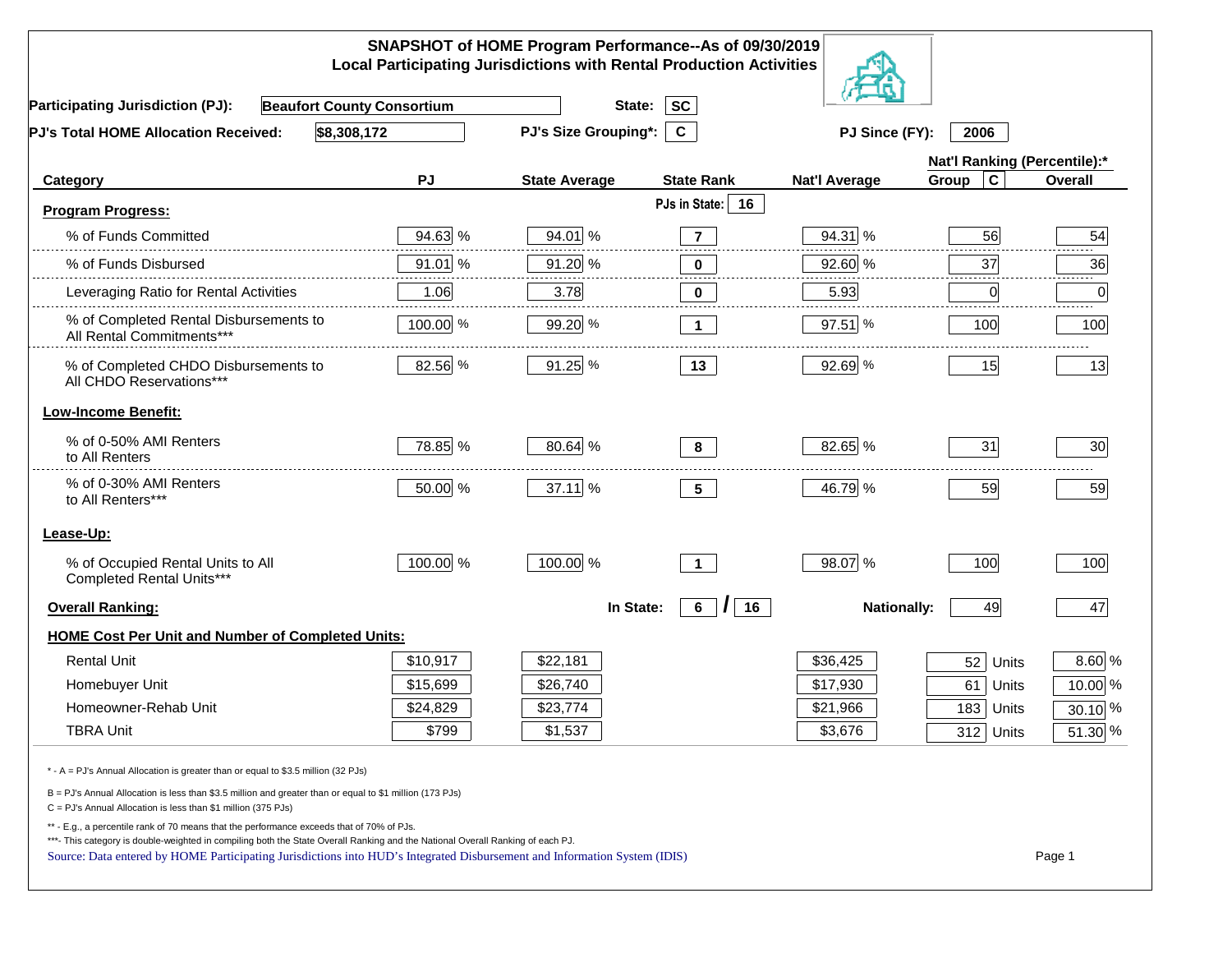|                                                                                                                           |      |               |                                   |                          |                  | <b>Program and Beneficiary Characteristics for Completed Units</b> |                                 |                      |                                          |             |
|---------------------------------------------------------------------------------------------------------------------------|------|---------------|-----------------------------------|--------------------------|------------------|--------------------------------------------------------------------|---------------------------------|----------------------|------------------------------------------|-------------|
| <b>Participating Jurisdiction (PJ): Beaufort County Consortium</b>                                                        |      |               |                                   | $\overline{\textsf{sc}}$ |                  |                                                                    |                                 |                      |                                          |             |
| <b>Total Development Costs:</b>                                                                                           |      | <b>Rental</b> | Homebuyer                         |                          | <b>Homeowner</b> |                                                                    | <b>CHDO Operating Expenses:</b> | PJ:                  |                                          | $0.0\%$     |
| (average reported cost per unit in<br>PJ:<br><b>HOME-assisted projects)</b>                                               |      | \$22,467      | \$114,117                         |                          | \$29,356         |                                                                    | (% of allocation)               | <b>National Avg:</b> |                                          | $1.1$ %     |
| State:*                                                                                                                   |      | \$120,325     | \$17,297                          |                          | \$25,031         |                                                                    |                                 |                      |                                          |             |
| National:**                                                                                                               |      | \$135,225     | \$88,236                          |                          | \$26,222         |                                                                    |                                 |                      |                                          |             |
|                                                                                                                           |      |               | <b>Rental Homebuyer Homeowner</b> | <b>TBRA</b>              |                  |                                                                    |                                 |                      | <b>Rental Homebuyer Homeowner</b>        | <b>TBRA</b> |
| <b>RACE:</b>                                                                                                              | %    | $\%$          | ℅                                 | $\%$                     |                  | <b>HOUSEHOLD TYPE:</b>                                             | $\%$                            | $\frac{9}{6}$        | %                                        | $\%$        |
| White:                                                                                                                    | 13.5 | 23.0          | 7.1                               | 0.0                      |                  | Single/Non-Elderly:                                                | 34.6                            | 24.6                 | 12.6                                     | 0.0         |
| <b>Black/African American:</b>                                                                                            | 84.6 | 65.6          | 91.3                              | 0.0                      | Elderly:         |                                                                    | 17.3                            | 3.3                  | 79.2                                     | 0.0         |
| Asian:                                                                                                                    | 0.0  | 0.0           | 0.0                               | 0.0                      |                  | <b>Related/Single Parent:</b>                                      | 48.1                            | 54.1                 | 3.8                                      | 0.0         |
| American Indian/Alaska Native:                                                                                            | 0.0  | 0.0           | 0.5                               | 0.0                      |                  | <b>Related/Two Parent:</b>                                         | 0.0                             | 16.4                 | 2.7                                      | 0.0         |
| Native Hawaiian/Pacific Islander:                                                                                         | 0.0  | 0.0           | 0.0                               | 0.0                      | Other:           |                                                                    | 0.0                             | 1.6                  | 1.6                                      | 0.0         |
| American Indian/Alaska Native and White:                                                                                  | 0.0  | 0.0           | 0.0                               | 0.0                      |                  |                                                                    |                                 |                      |                                          |             |
| Asian and White:                                                                                                          | 0.0  | 0.0           | 0.0                               | 0.0                      |                  |                                                                    |                                 |                      |                                          |             |
| <b>Black/African American and White:</b>                                                                                  | 0.0  | 1.6           | 0.0                               | 0.0                      |                  |                                                                    |                                 |                      |                                          |             |
| American Indian/Alaska Native and Black:                                                                                  | 0.0  | 0.0           | 0.0                               | 0.0                      |                  |                                                                    |                                 |                      |                                          |             |
| <b>Other Multi Racial:</b>                                                                                                | 0.0  | 1.6           | 0.0                               | 0.0                      |                  |                                                                    |                                 |                      |                                          |             |
| Asian/Pacific Islander:                                                                                                   | 0.0  | 0.0           | 0.0                               | 0.0                      |                  |                                                                    |                                 |                      |                                          |             |
| <b>ETHNICITY:</b>                                                                                                         |      |               |                                   |                          |                  |                                                                    |                                 |                      |                                          |             |
| <b>Hispanic</b>                                                                                                           | 1.9  | 8.2           | 1.1                               | 0.0                      |                  |                                                                    |                                 |                      |                                          |             |
| <b>HOUSEHOLD SIZE:</b>                                                                                                    |      |               |                                   |                          |                  | <b>SUPPLEMENTAL RENTAL ASSISTANCE:</b>                             |                                 |                      |                                          |             |
| 1 Person:                                                                                                                 | 40.4 | 14.8          | 55.2                              | 0.0                      | Section 8:       |                                                                    | 36.5                            | $0.0$ <sup>#</sup>   |                                          |             |
| 2 Persons:                                                                                                                | 21.2 | 24.6          | 29.0                              | 0.0                      |                  | <b>HOME TBRA:</b>                                                  | 0.0                             |                      |                                          |             |
| 3 Persons:                                                                                                                | 17.3 | 21.3          | 9.3                               | 0.0                      | Other:           |                                                                    | 0.0                             |                      |                                          |             |
| 4 Persons:                                                                                                                | 11.5 | 18.0          | 4.9                               | 0.0                      |                  | No Assistance:                                                     | 63.5                            |                      |                                          |             |
| 5 Persons:                                                                                                                | 7.7  | 13.1          | 1.1                               | 0.0                      |                  |                                                                    |                                 |                      |                                          |             |
| 6 Persons:                                                                                                                | 1.9  | 8.2           | 0.5                               | 0.0                      |                  |                                                                    |                                 |                      |                                          |             |
| 7 Persons:                                                                                                                | 0.0  | 0.0           | 0.0                               | 0.0                      |                  |                                                                    |                                 |                      |                                          |             |
| 8 or more Persons:                                                                                                        | 0.0  | 0.0           | 0.0                               | 0.0                      |                  | # of Section 504 Compliant Units:                                  |                                 | 27                   |                                          |             |
| * The State average includes all local and the State PJs within that state                                                |      |               |                                   |                          |                  |                                                                    |                                 |                      |                                          |             |
| ** The National average includes all local and State PJs, and Insular Areas                                               |      |               |                                   |                          |                  |                                                                    |                                 |                      |                                          |             |
| # Section 8 vouchers can be used for First-Time Homebuyer Downpayment Assistance.                                         |      |               |                                   |                          |                  |                                                                    |                                 |                      |                                          |             |
|                                                                                                                           |      |               |                                   |                          |                  |                                                                    |                                 |                      | <b>HOME Program Performance SNAPSHOT</b> |             |
| Source: Data entered by HOME Participating Jurisdictions into HUD's Integrated Disbursement and Information System (IDIS) |      |               |                                   |                          |                  |                                                                    |                                 |                      | Page 2                                   |             |